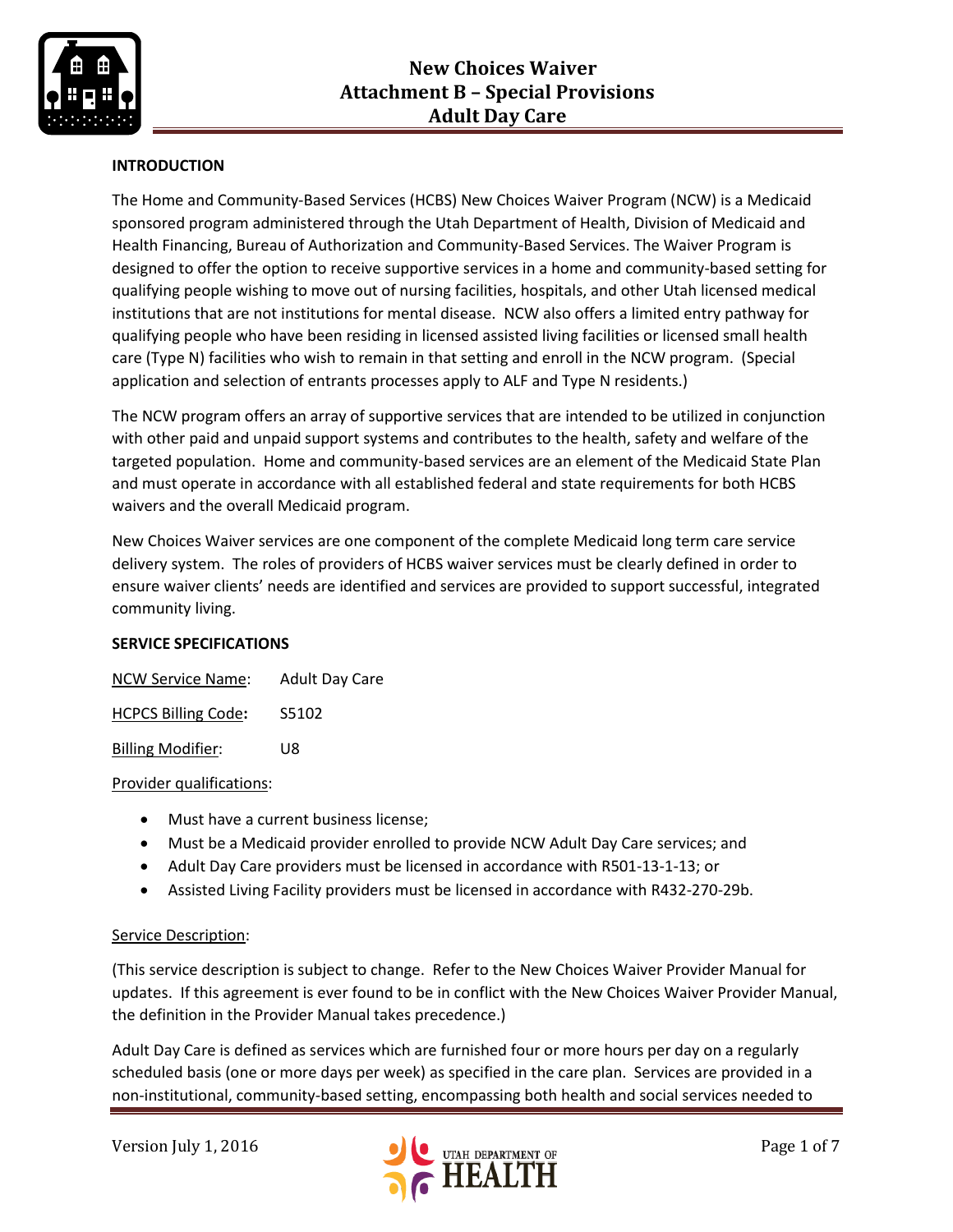

ensure the optimal functioning of the client. Any meals provided as a component of Adult Day Care shall not constitute a "full nutritional regimen" on a given day. Transportation between a client's place of residence and the Adult Day Care site in not included in the rate paid to the Adult Day Care provider.

## General Requirements:

By signing this attachment, provider agrees to additional terms and conditions as outlined below:

- A. Provider will report any negative or critical incident or incidents likely to receive media or legislative scrutiny involving a NCW client to the client's case management agency or to the New Choices Waiver program office immediately. This includes but is not limited to medication errors, falls, injuries, missing persons, abuse, neglect, exploitation, unexpected hospitalizations, unexpected deaths, Adult Protective Services (APS) or law enforcement involvement, and other similar incidents that raise concern for client safety. As required by law, provider will also report any suspected or actual incidences of abuse, neglect or exploitation to APS or to local law enforcement.
- B. Provider will accept the NCW Medicaid rate as payment in full, and the provider shall not bill the client nor their families an additional fee for services rendered.
- C. Provider will interact with each NCW client's designated case management agency and participate in the person-centered care planning process when requested by the client or their representative.
- D. Provider will review Service Authorization Forms received from waiver case management agencies and will return a signed copy to the case management agency. Service authorizations indicate the amount, duration and frequency of services that are authorized based on the assessment of each client's needs and are subject to approval by the State Medicaid Agency. The authorized HCPCS, number of units, frequency and duration will appear in the service authorization and providers shall not render services to waiver clients until a service authorization has been received and properly executed by both the designated waiver case management agency representative and the provider. Service authorizations are valid for a maximum of one year even if the "end date" on the form is left blank. Claims paid for waiver services for dates of service outside of the date span listed in the service authorization will be recovered. Claims paid for waiver services that exceed the number of units or frequency than was authorized in the service authorization will be recovered. Claims paid for HCPCS codes that were not authorized in the service authorization will be recovered.
- E. Service authorizations are not a guarantee of payment.
- F. Service authorizations are automatically nullified immediately upon any of the following events taking place:

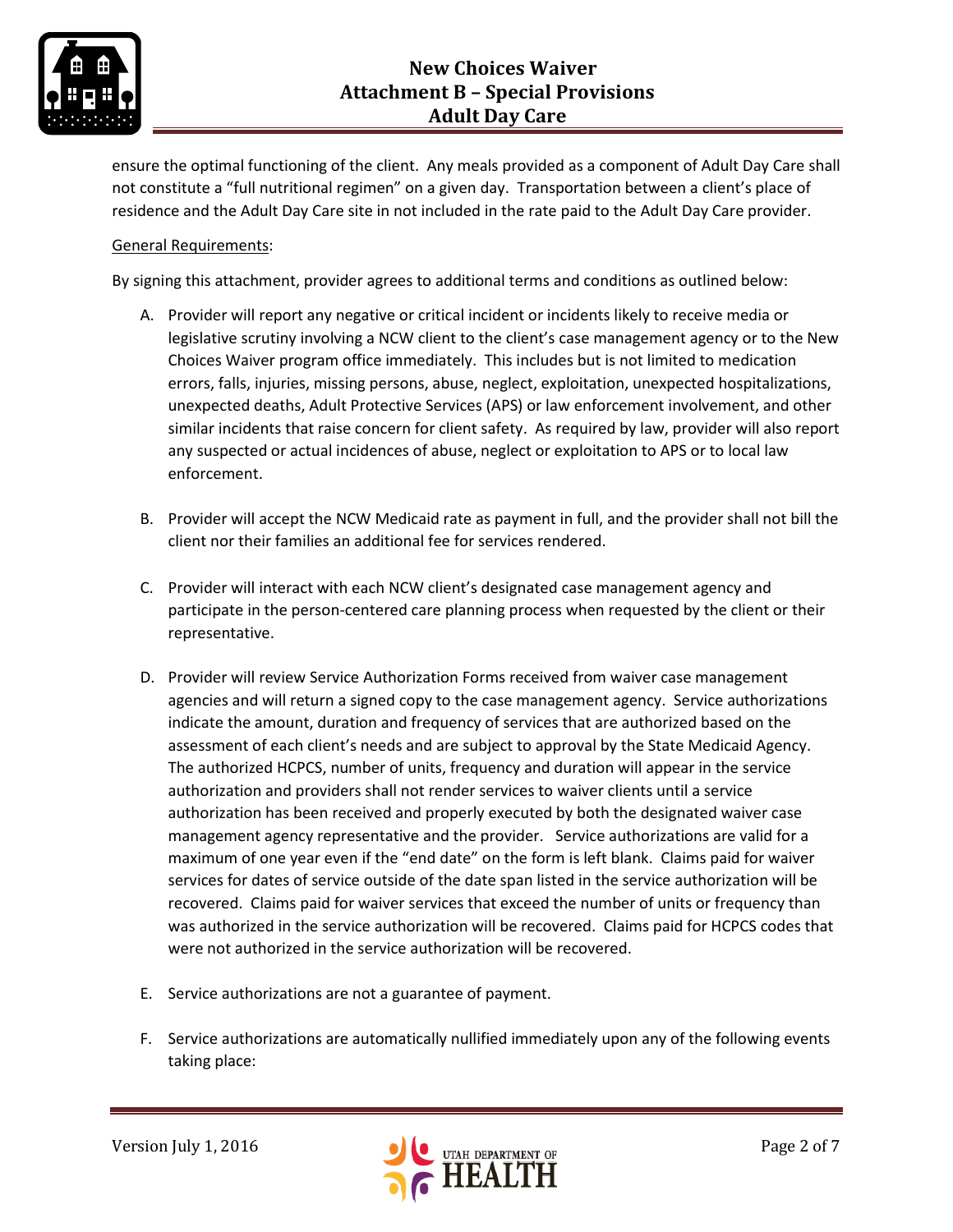

- The NCW client elects to change to a different NCW provider
- The NCW client elects to altogether discontinue receiving the services that the provider offers
- The NCW client loses Medicaid eligibility
- The NCW client is disenrolled from the NCW program for any other reason
- The provider's Medicaid and/or NCW contract is terminated or suspended
- G. Provider will not provide services to waiver clients when they are receiving inpatient treatment. Service authorizations are *suspended* during times when a New Choices Waiver client is admitted to an inpatient setting such as a hospital or nursing facility. Upon the client's discharge from the inpatient setting, provider will communicate with the waiver case management agency to receive verbal approval to reinstate services if any unused units are remaining in the service authorization or to request a new authorization if the existing authorization has expired.
- H. Units of service that have been authorized for one NCW client can only be provided to that NCW client. Provider will not transfer unused units that have been authorized for one NCW client to another NCW client.
- I. Provider will contact a client's designated waiver case management agency if the provider observes that actual service utilization trends appear to exceed the number of units authorized.
- J. Provider will verify client Medicaid eligibility each month in order to avoid providing services that are not reimbursable due to a client's loss of Medicaid benefits. Utah Medicaid offers two methods that providers may use to verify client eligibility:
	- Medicaid Eligibility Lookup Tool [\(https://medicaid.utah.gov\)](https://medicaid.utah.gov/)
	- Access Now (1-800-662-9651 option 1, option 1)
- K. Provider shall not bill Medicaid for services that were not actually provided or for services that the provider anticipates providing to a client in the near or distant future.
- L. Provider shall not bill a client for a missed or canceled appointment unless the client or the client's legal representative has signed a written cancelation policy which expressly allows the provider to charge the client for missed or canceled appointments.
- M. Provider will not engage in unsolicited direct marketing activities to prospective NCW clients. Marketing strategies shall be limited to mass outreach and advertisements. Provider will not approach prospective NCW clients or their representatives unless the client or representative explicitly requests information from the provider. Provider shall refrain from offering incentives or other enticements to persuade a prospective NCW client to choose the provider for waiver services. Provider shall not enter into incentive or kick-back agreements with waiver case

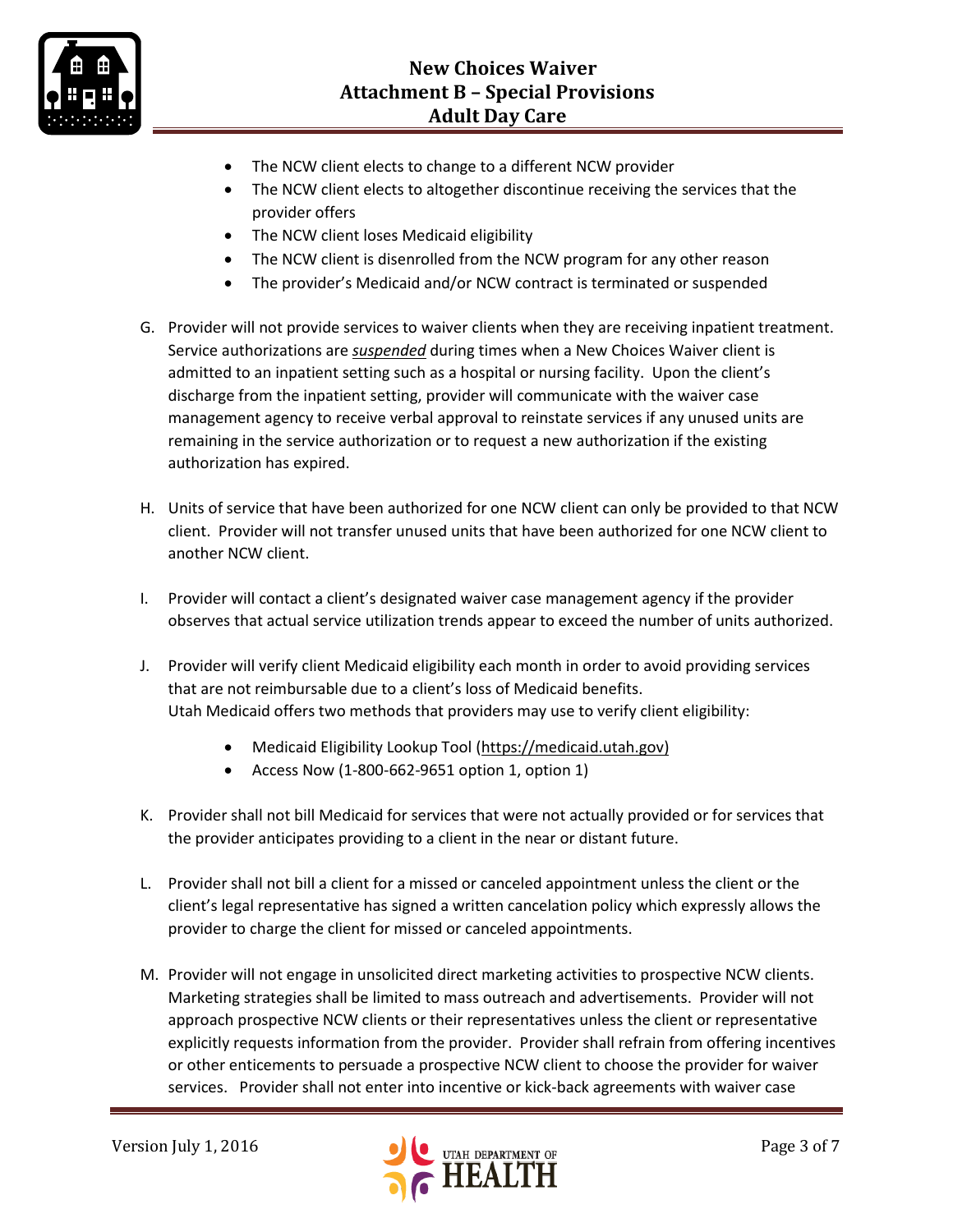

management agencies or otherwise entice the case management agency to influence or limit a NCW client's freedom to choose their own service providers. Provider may not require NCW clients to select a certain waiver or non-waiver provider for other services listed on the personcentered care plan.

- N. Provider will document each service encounter. At a minimum each service encounter record should include:
	- The client's first and last name
	- The date of service for each service encounter
	- The start and end times for each service provided
	- The services provided by service title
	- Notes describing the service encounter
	- The name of the individual who performed the service
	- The signature of the individual(s) who performed the service(s) or who can attest to the completion of the service(s).
- O. Provider will abide by the policies and procedures outlined in the NCW Provider Manual and to stay apprised of policy updates and changes regarding Medicaid and the NCW program. If this agreement is ever found to be in conflict with the NCW Provider Manual, the NCW Provider Manual will take precedence over this agreement. The NCW Provider Manual is posted on the Utah Medicaid website: [https://medicaid.utah.gov](https://medicaid.utah.gov/)
- P. Provider will review the Medicaid Information Bulletins (MIBs) and stay apprised of policy updates and changes regarding Medicaid and the NCW program. The MIB is the tool that the Utah Department of Health, Division of Medicaid and Health Financing uses to disseminate such information to providers and stakeholders. The MIB is published quarterly or more frequently as needed. To subscribe to the Newsletter or to view the MIB releases, visit the Medicaid website: [https://medicaid.utah.gov](https://medicaid.utah.gov/)
- Q. If the provider has Medicare and/or Medicaid certification and loses Medicare and/or Medicaid certification, the provider's New Choices Waiver contract shall also be terminated effective the same day as the termination of the Medicare and/or Medicaid certification. The provider will notify the New Choices Waiver Program Office within 3 business days of receiving the notification letter from Medicare and/or Medicaid. The provider will make every effort to ensure a safe and orderly transition of all NCW clients to other service providers prior to final termination of their NCW contract.
- R. If the provider is aware that it is about to undergo a change of ownership or otherwise elects to voluntarily terminate their New Choices Waiver contract, the provider shall give at least 30 days advance written notice of the change of ownership or voluntary termination to the New Choices Waiver Program Office. Providers shall assist in ensuring a safe and orderly transition of waiver clients to another service provider prior to termination.

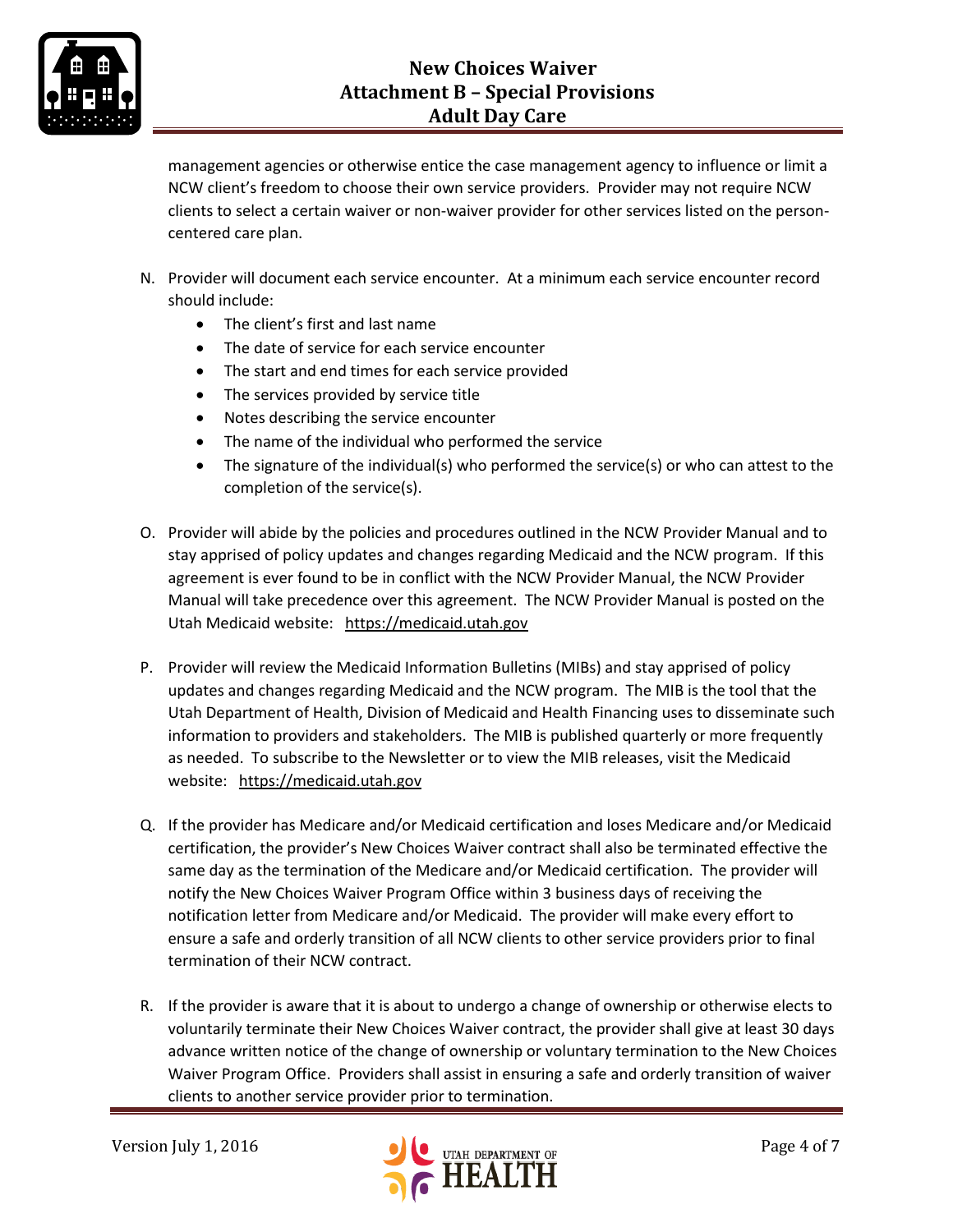# **New Choices Waiver Attachment B – Special Provisions Adult Day Care**



- S. Providers cannot be listed on a person-centered care plan for a NCW client if any of the paid employees of that provider are related to one or both of the assigned NCW case managers by blood or by marriage. If the State Medicaid Agency finds that a conflict of interest is occurring between the provider agency and the case management agency, the provider or the case management agency may be prevented from providing services to that particular client. Exceptions will only be made in remote geographical areas of the state where there are no other willing, qualified providers available to offer the service(s). Only the State Medicaid Agency has authority to approve exceptions to conflict of interest rules.
- T. The State Medicaid Agency may terminate the provider's New Choices Waiver contract after giving the provider 30 days advance written notice for either of the following reasons:
	- 1. The State Medicaid Agency detects a pattern of non-compliance with general Utah Medicaid provider standards,
	- 2. The State Medicaid Agency detects a pattern of non-compliance with NCW policies, procedures and/or provisions listed in this contract.

Examples of conduct that constitutes patterns of non-compliance include but are not limited to:

- Abuse, neglect or exploitation of waiver clients;
- Billing Medicaid in excess of the amount, duration and frequency of services that have been authorized;
- **•** Billing Medicaid for services not provided;
- Inadequate or non-existent record keeping;
- Hiring individual service employees that do not meet the minimum waiver provider qualifications;
- Not maintaining minimum provider qualifications such as required license(s);
- Acts of direct marketing to prospective or currently enrolled clients or their representatives;
- Acts of coercion or manipulation of client freedom of choice rights;
- Acts of offering or receiving incentives or kick-backs to or from other providers or entities in an effort to manipulate client freedom of choice rights; and/or
- Billing NCW clients or their representatives for services covered by Medicaid.

If the State Medicaid Agency discovers conduct that constitutes a pattern of non-compliance but elects not to terminate the provider's New Choices Waiver contract, the State Medicaid Agency may instead suspend making new referrals to the provider, require the provider to repay any overpayments, complete additional training and/or to submit to additional monitoring activities in order to avoid contract termination. The provider will be given hearing rights for any adverse actions taken by the State Medicaid Agency.

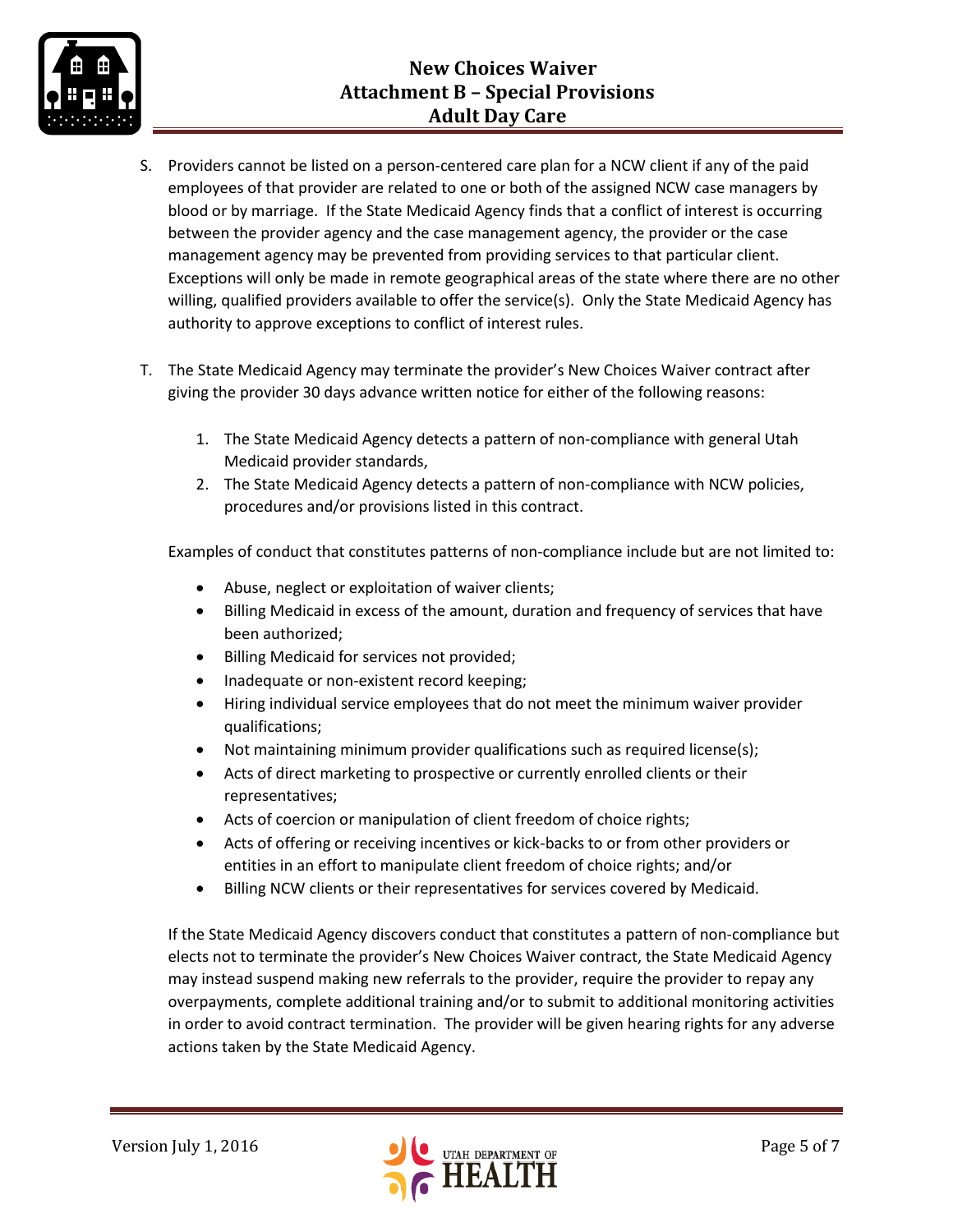

U. All new NCW providers must complete the NCW New Provider Training before the New Choices Waiver Program Office will forward the provider's enrollment application to the next step in the enrollment process. This includes existing providers who experience changes in ownership. NCW New Provider Training is offered one time each month and is located at the Utah Department of Health, 288 N. 1460 W., Salt Lake City, Utah 84114. To register for the next training please call the NCW Program Office and ask to speak with the NCW Provider Specialist. (800)662-9651, option 6.

After the provider is enrolled, additional training is available if the provider requests it by contacting the NCW program office at the same number listed above.

\_\_\_\_\_\_\_\_\_\_\_\_\_\_\_\_\_\_\_\_\_\_\_\_\_\_\_\_\_\_\_\_\_\_\_\_\_\_\_\_\_\_\_\_\_\_\_\_\_\_\_\_\_\_\_\_\_\_\_\_\_\_\_\_\_\_\_\_\_\_\_\_\_\_\_\_\_\_\_\_\_\_

(The rest of this page is intentionally left blank.)